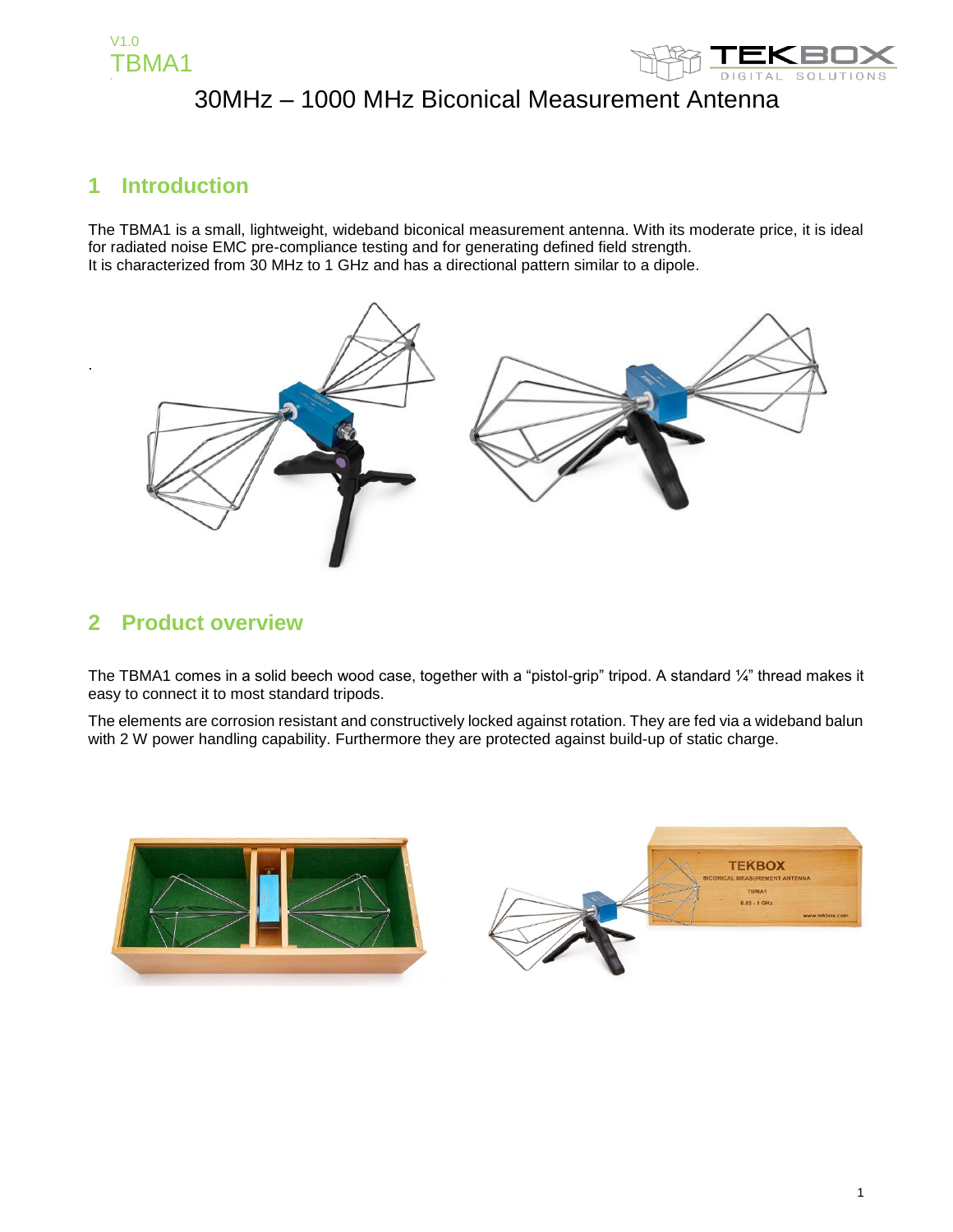



### **3 Technical specifications**

- Type: passive biconical
- Frequency range: 30 MHz 1000MHz
- Nominal impedance: 50 Ω
- Maximum continuous input RF power: 2 W
- Connector: N type female
- Isotropic gain: -42.15 … 1.78 dBi
- Antenna factor: 16.30 … 41.91 dB/m
- Voltage Standing Wave Ratio (VSWR) Max < 2.8
- Length: 430 mm (17 ") tip-to-tip
- Diameter: 160 mm (6.3 ")
- Depth: 163 mm (6.4 ") including housing
- Weight: 0.46 kg (1.01 lbs)
- Tripod Adapter Thread Size: ¼"

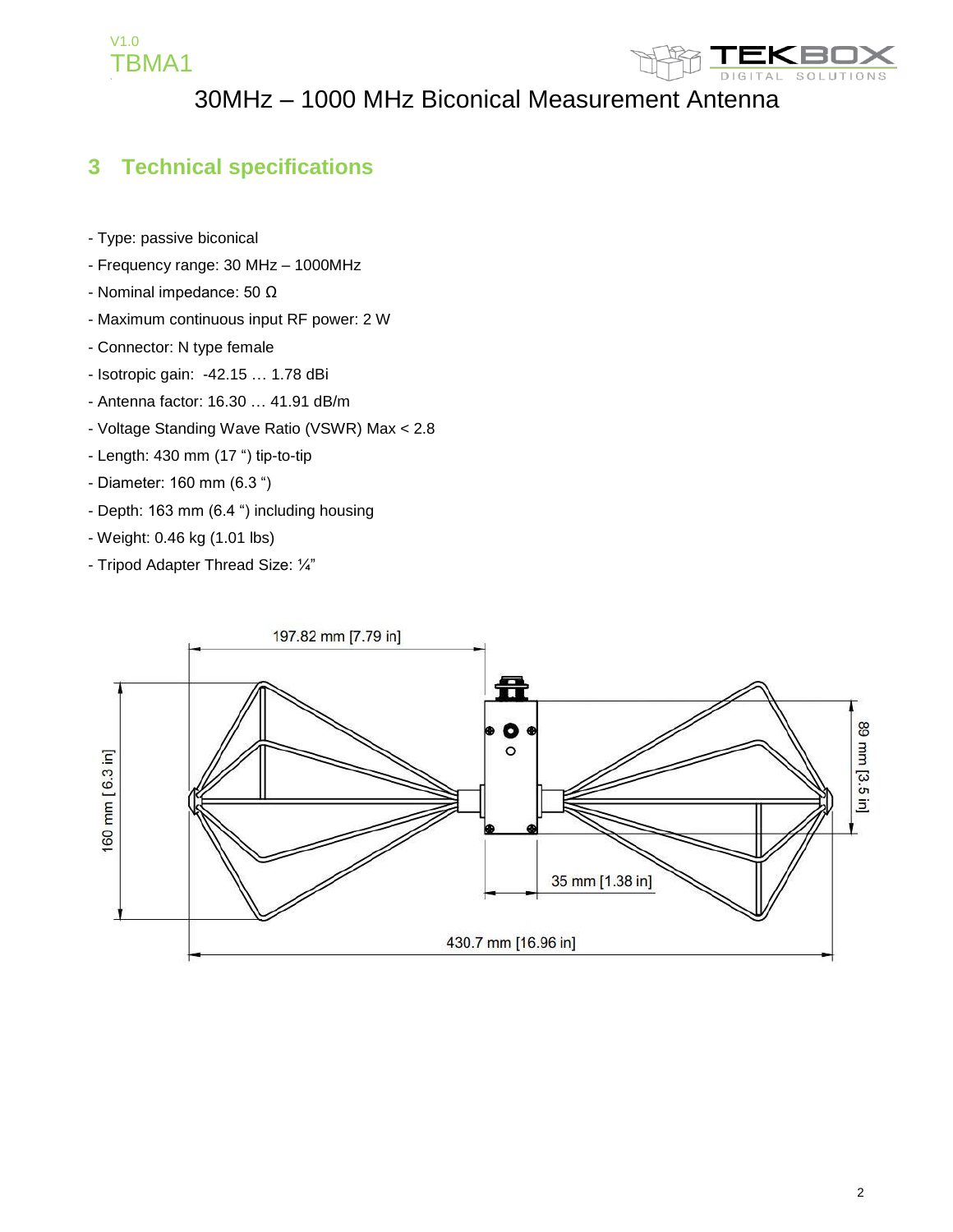

### **4 RF Properties**

#### **4.1 TBMA1 Antenna characterization**

The TBMA1 has been characterized using standard calibration techniques and the results are documented in the tables further down.



*TBMA1 characterization set up inside a 10m Semi Anechoic Chamber (SAC)*



*TBMA1 characterization setup inside an antenna test house*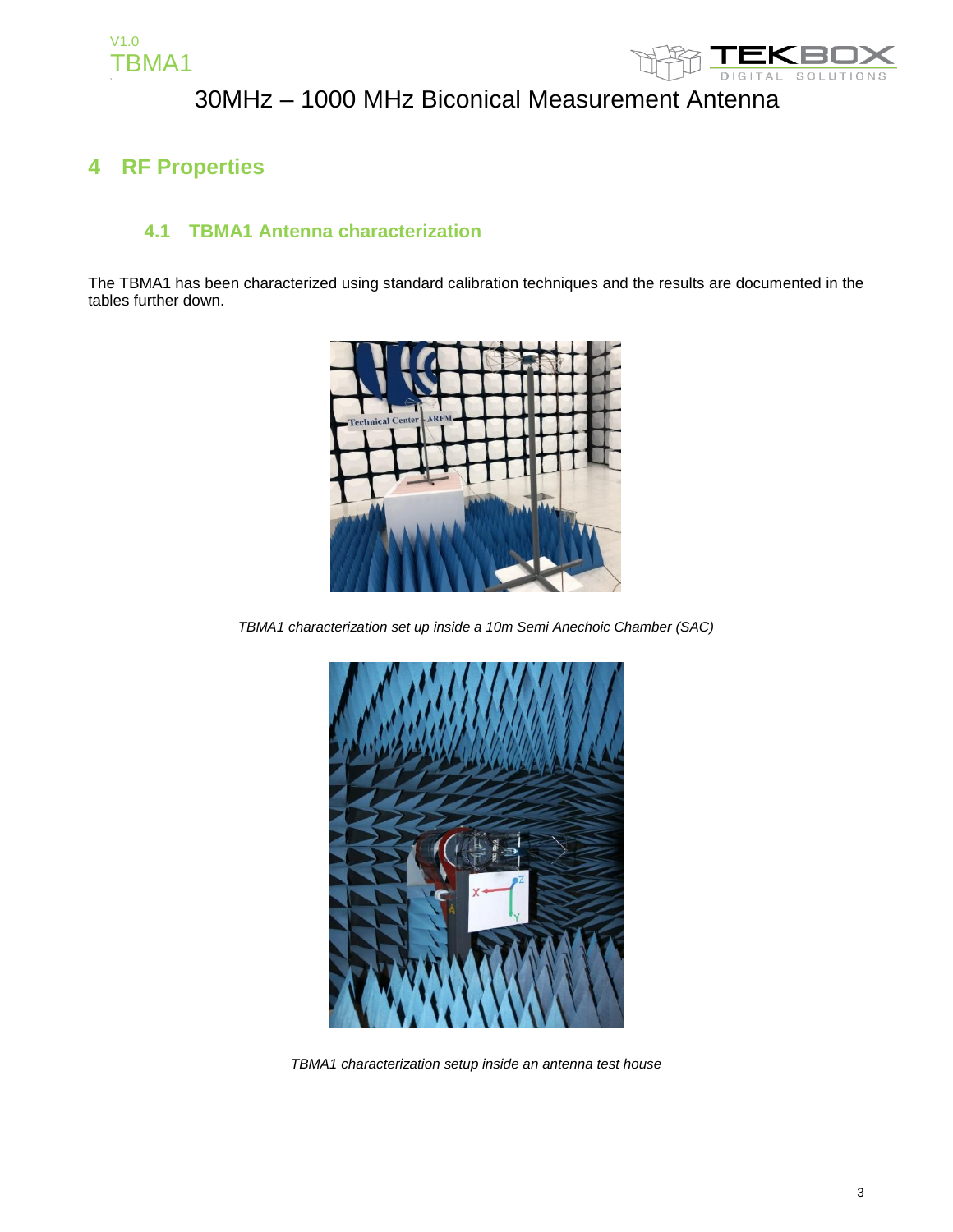



#### **4.1 Gain & Antenna Factor versus frequency**

| Frequency  | Wavelength | Gain (Isotropic) | Gain (Dipole) | Antenna Factor |
|------------|------------|------------------|---------------|----------------|
| <b>MHz</b> | m          | dBi              | dBd           | dB/m           |
| 20.00      | 15.00      | $-46.76$         | $-48.91$      | 43.00          |
| 25.00      | 12.00      | $-44.36$         | $-46.51$      | 42.54          |
| 27.00      | 11.11      | $-43.46$         | $-45.61$      | 42.31          |
| 30.00      | 10.00      | $-42.15$         | $-44.30$      | 41.91          |
| 35.00      | 8.57       | $-40.06$         | $-42.21$      | 41.16          |
| 40.00      | 7.50       | $-36.80$         | $-38.95$      | 39.06          |
| 50.00      | 6.00       | $-33.74$         | $-35.89$      | 37.94          |
| 60.00      | 5.00       | $-29.90$         | $-32.05$      | 35.69          |
| 70.00      | 4.29       | $-25.79$         | $-27.94$      | 32.92          |
| 80.00      | 3.75       | $-21.81$         | $-23.96$      | 30.09          |
| 90.00      | 3.33       | $-18.69$         | $-20.84$      | 28.00          |
| 100.00     | 3.00       | $-15.51$         | $-17.66$      | 25.73          |
| 110.00     | 2.73       | $-14.13$         | $-16.28$      | 25.18          |
| 120.00     | 2.50       | $-11.87$         | $-14.02$      | 23.67          |
| 125.00     | 2.40       | $-10.77$         | $-12.92$      | 22.93          |
| 130.00     | 2.31       | $-9.86$          | $-12.01$      | 22.35          |
| 140.00     | 2.14       | $-7.81$          | $-9.96$       | 20.95          |
| 150.00     | 2.00       | $-5.94$          | $-8.09$       | 19.69          |
| 160.00     | 1.88       | $-4.45$          | $-6.60$       | 18.75          |
| 170.00     | 1.76       | $-2.98$          | $-5.13$       | 17.81          |
| 175.00     | 1.71       | $-2.69$          | $-4.84$       | 17.77          |
| 180.00     | 1.67       | $-2.04$          | $-4.19$       | 17.37          |
| 190.00     | 1.58       | $-0.91$          | $-3.06$       | 16.71          |
| 200.00     | 1.50       | $-0.06$          | $-2.21$       | 16.30          |
| 225.00     | 1.33       | 0.77             | $-1.38$       | 16.49          |
| 250.00     | 1.20       | 0.97             | $-1.18$       | 17.21          |
| 275.00     | 1.09       | 1.05             | $-1.10$       | 17.96          |
| 300.00     | 1.00       | 1.20             | $-0.95$       | 18.56          |
| 325.00     | 0.92       | 1.32             | $-0.83$       | 19.14          |
| 350.00     | 0.86       | 1.21             | $-0.94$       | 19.90          |
| 400.00     | 0.75       | 1.43             | $-0.72$       | 20.83          |
| 425.00     | 0.71       | 1.72             | $-0.43$       | 21.07          |
| 450.00     | 0.67       | 1.53             | $-0.62$       | 21.76          |
| 475.00     | 0.63       | 1.78             | $-0.37$       | 21.98          |
| 500.00     | 0.60       | 1.58             | $-0.57$       | 22.62          |
| 525.00     | 0.57       | 1.45             | $-0.70$       | 23.17          |
| 550.00     | 0.55       | 1.45             | $-0.70$       | 23.58          |
| 575.00     | 0.52       | 1.57             | $-0.58$       | 23.84          |
| 600.00     | 0.50       | 1.09             | $-1.06$       | 24.69          |
| 625.00     | 0.48       | 0.97             | $-1.18$       | 25.17          |
| 650.00     | 0.46       | 1.31             | $-0.84$       | 25.17          |
| 675.00     | 0.44       | 0.93             | $-1.22$       | 25.88          |
| 700.00     | 0.43       | 0.53             | $-1.62$       | 26.59          |
| 750.00     | 0.40       | $-0.50$          | $-2.65$       | 28.22          |
| 800.00     | 0.38       | $-1.02$          | $-3.17$       | 29.30          |
| 850.00     | 0.35       | $-2.91$          | $-5.06$       | 31.72          |
| 900.00     | 0.33       | $-3.15$          | $-5.30$       | 32.45          |
| 950.00     | 0.32       | $-2.83$          | $-4.98$       | 32.60          |
| 1000.00    | 0.30       | $-2.80$          | $-4.95$       | 33.02          |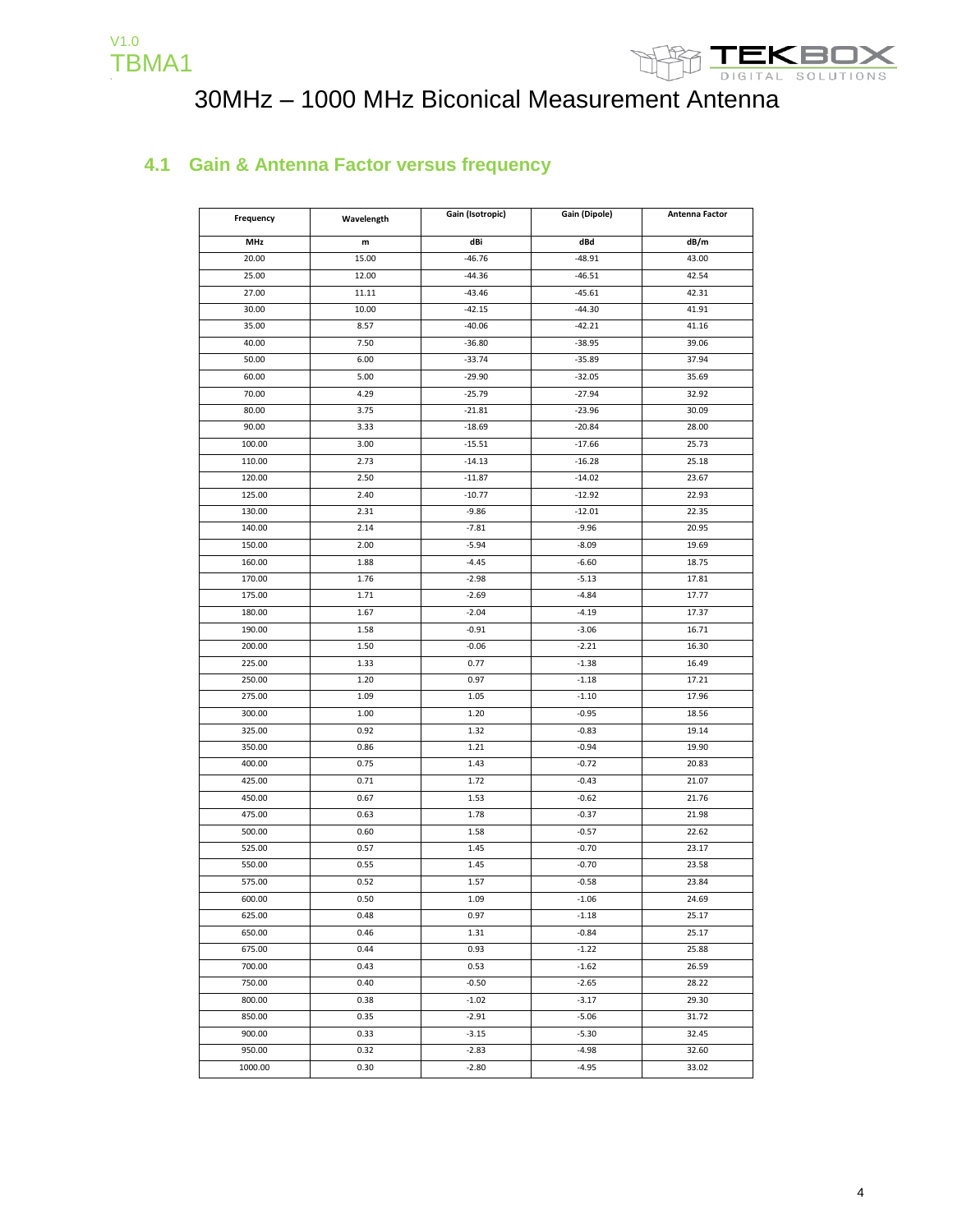

30MHz – 1000 MHz Biconical Measurement Antenna



*30 MHz…1 GHz , Isotropic Gain of TBMA1* 



*30 MHz…1 GHz , Antenna Factor of TBMA1*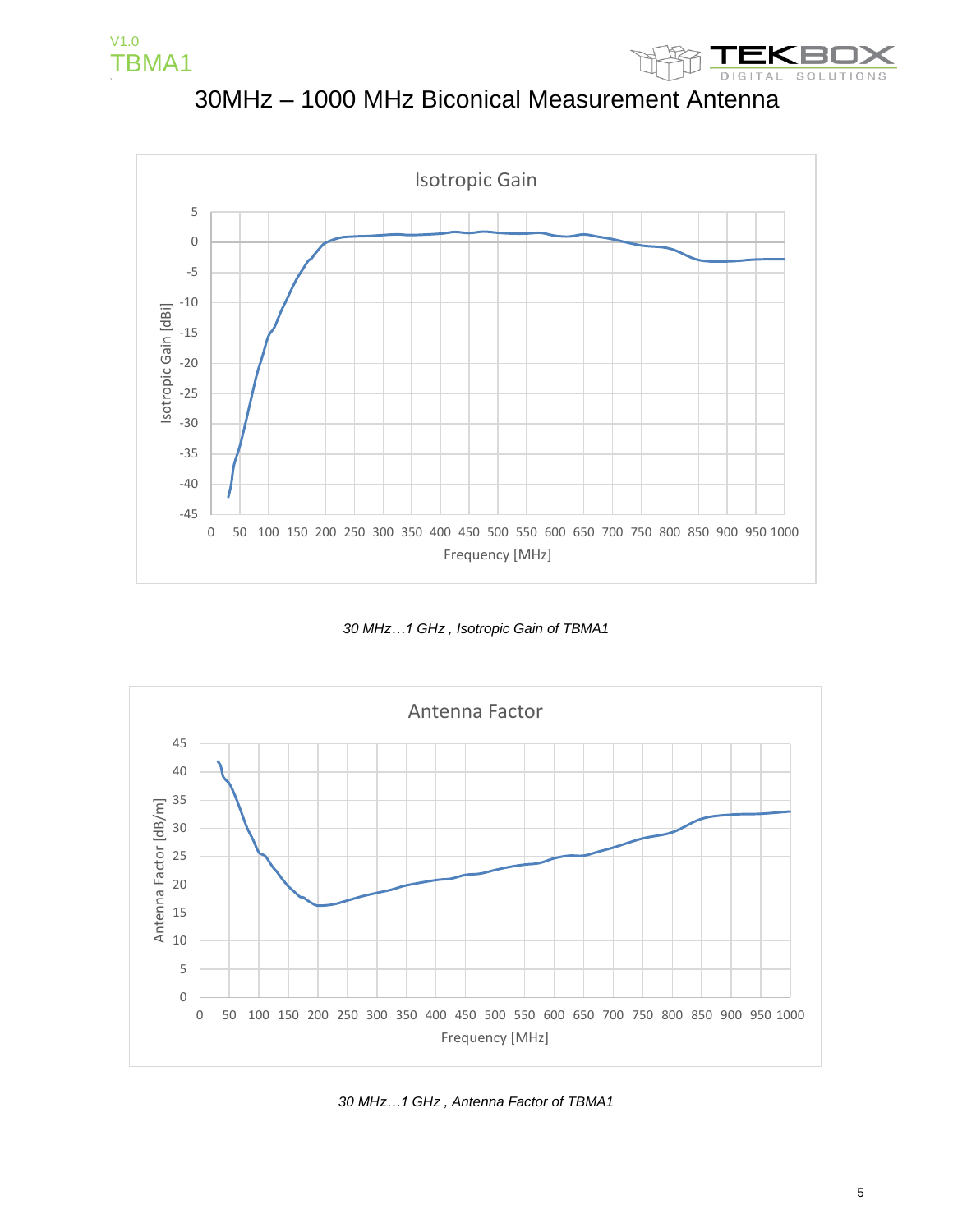





*300MHz…1200MHz , TBMA1 Radiation Efficiency* 

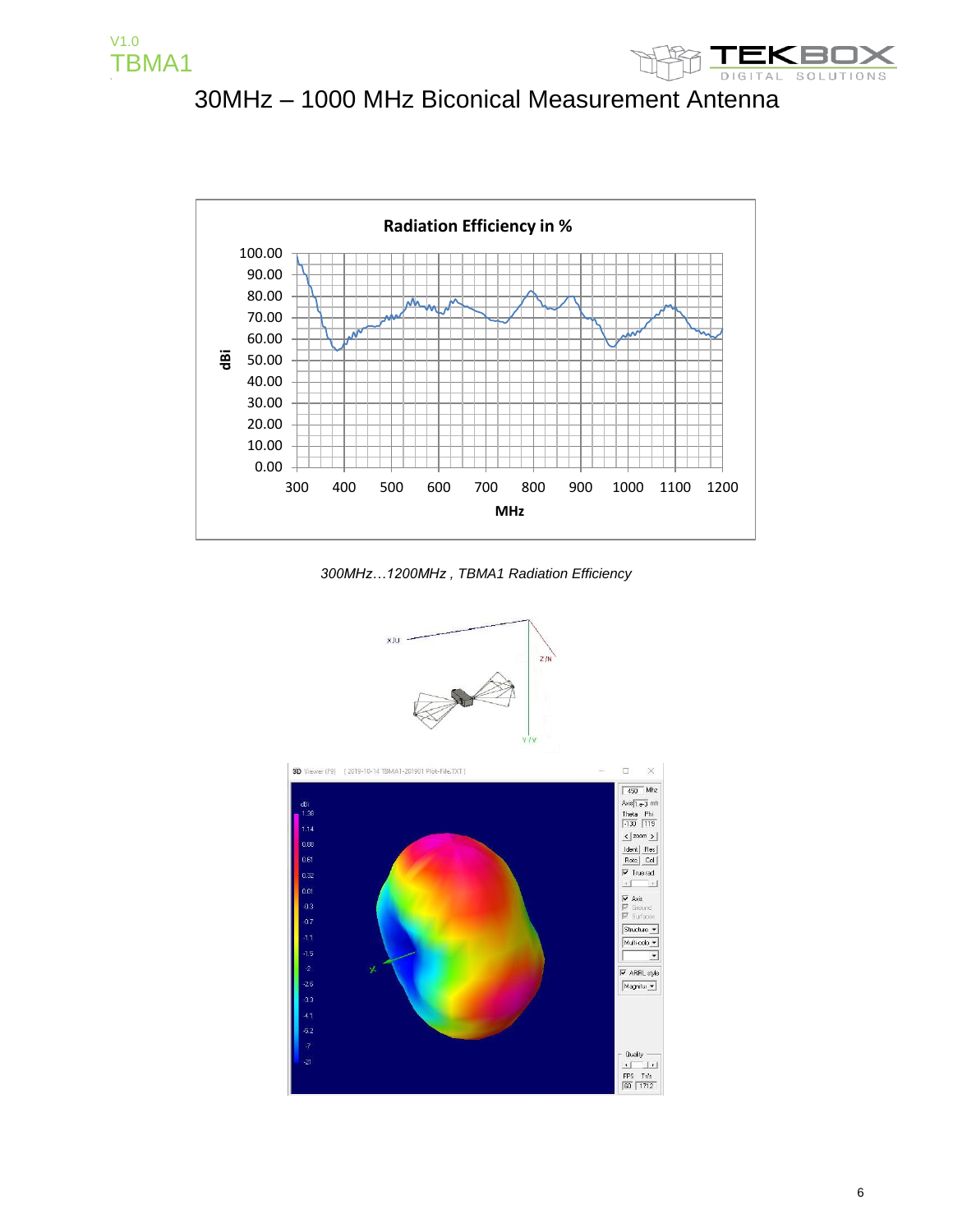



*radiation pattern of the TBMA1 at 450 MHz*

#### **4.2 TBMA1 Return Loss / VSWR**



*TBMA1, S11, 30 MHz…1 GHz*



*TBMA1, VSWR, 30 MHz…1 GHz*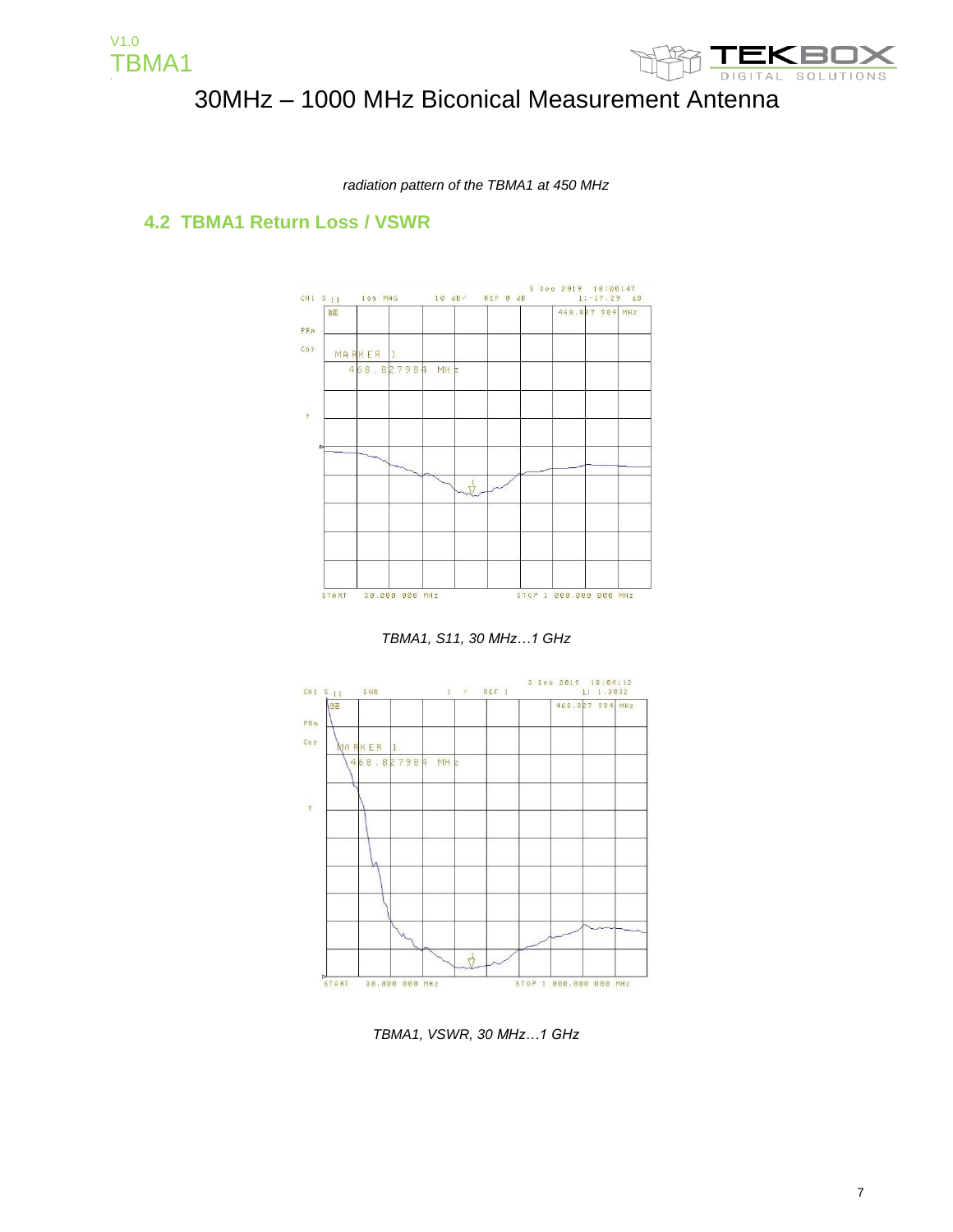







*Picture 16 – 150 MHz…1 GHz , Measured VSWR at N Type connector without/ with 6 dB Attenuator*

#### **5 Application**

The TBMA1 was designed, targeting radiated noise EMC pre-compliance measurements.

To make optimum use of the TBMA1, a few details need to be considered:

The TBMA1 does not contain any filters at the output port. Consequently, high amplitude signals that appear at the RF output, especially when employing external pre-amplifiers might overdrive the spectrum analyzer and the resulting intermodulation will cause measurement errors. In environments with high ambient noise levels, using suitable filters may be of advantage.

The ambient noise level picked up by the antenna in an unshielded environment, combined with the base noise level of the analyzer may already cross the radiated emission limits of certain CISPR standards, even with no DUT present. Consequently, it may be very difficult to differentiate ambient noise and radiated noise from the DUT in an unshielded environment.

Even turning ON/OFF the DUT to identify the radiated noise from the DUT may often not be a solution, given the dynamic characteristics of contemporary sources of ambient noise.

A suitable procedure is first measuring the radiated noise of the DUT in a TEM cell which is placed in a shielded tent or shielded bag. This will give an excellent overview of the emitted noise spectrum of the DUT. You can easily identify the strongest emissions of the DUT and thereafter re-measure it in an open area test site (OATS) with the measurement antenna. You then don´t need to confuse yourself with the entire ambient spectrum. Simply set the center frequency of the analyzer to the critical emission frequencies of the DUT, one by one. Choose a span as narrow as possible to zoom only at the frequency of the investigated DUT spurious. In case that the base noise is still too high, you can use suitable external bandpass filters, reduce the resolution bandwidth of the analyzer or move the antenna closer to the DUT until you can clearly identify the DUT spurious and measure its level. As long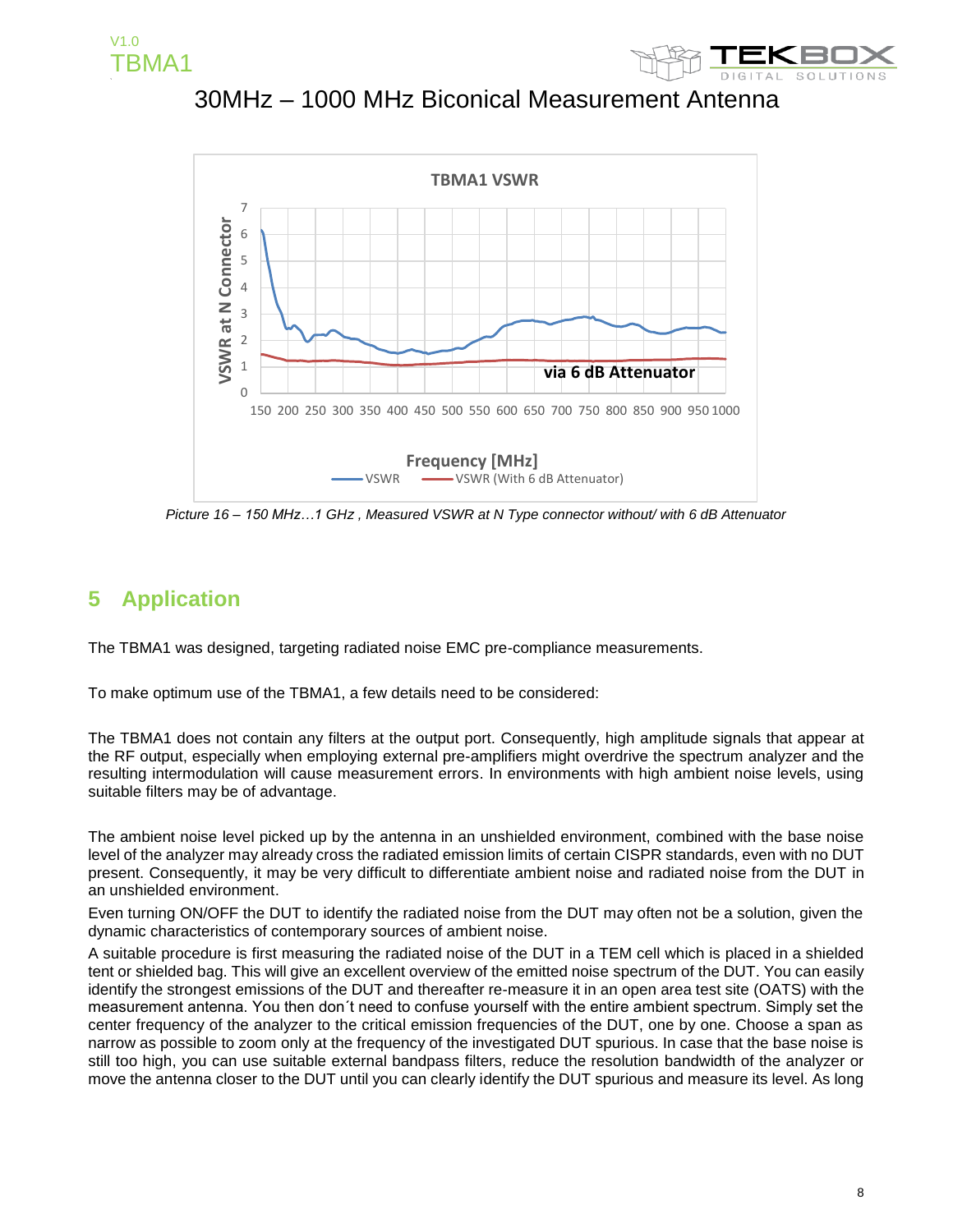



as you keep your antenna in the far field, you can easily convert from the actual measurement distance to the equivalent level in 3m or 10m distance.

In case that the DUT spurious exceed the limit of the standard, take it back to your lab and use near field probes to locate the origin of the spurious on your DUT PCBA. Take suitable measures to reduce the emissions of your product. Track the effect of the modifications by TEM cell measurements, until the relative improvement measured in the TEM cell matches the relative improvement required to meet the far field limits according to the relevant standard.

Then carry out another OATS measurement of the DUT to validate, if the DUT´s radiated emissions are within the limits when measured with an antenna.

Use following formula to convert the measurement result from the actual measurement distance to the distance specified in the relevant standard:

 $P_s = P_m + 20log \frac{D_m}{D_s}$  [dBm]

where  $D_m$  is the actual measurement distance and  $D_s$  is the specified distance in the relevant standard.

 $P_m$  is the RF power measured in the actual measurement distance.

 $P_{s}$  represents the calculated equivalent RF power in the distance specified in the relevant standard.

Alternatively use the conversion table below:

| Conversion 1 m to 3 m  | subtract 9.5 dB  |  |
|------------------------|------------------|--|
| Conversion 1 m to 10 m | subtract 20 dB   |  |
| Conversion 2 m to 3 m  | subtract 3.5 dB  |  |
| Conversion 2 m to 10 m | subtract 14 dB   |  |
| Conversion 3 m to 10 m | subtract 10.5 dB |  |

However, when applying the conversions above, be aware, that even in the set up specified in the standards, the measurement antenna is not in the far field across the entire frequency range. This would physically be impossible, given the size limitations of anechoic chambers.

The following table gives an overview of the near field and far field distances from TBMA1 depending on frequency. As an example, assuming an actual measurement distance of 1 m, the above conversions would become valid at frequencies above 350 MHz.

| Frequency  | Wavelength | <b>Reactive Near Field Region</b> | <b>Radiative Near Field Region</b> | <b>Transition Zone</b> | <b>Far Field region</b> |
|------------|------------|-----------------------------------|------------------------------------|------------------------|-------------------------|
| <b>MHz</b> | m          | m                                 | m                                  | m                      | m                       |
| 20.00      | 15.00      | < 2.39                            | $2.39 - 15.00$                     | $15.00 - 30.00$        | >30.00                  |
| 25.00      | 12.00      | < 1.91                            | $1.91 - 12.00$                     | $12.00 - 24.00$        | >24.00                  |
| 27.00      | 11.11      | < 1.77                            | $1.77 - 11.11$                     | $11.11 - 22.22$        | >22.22                  |
| 30.00      | 10.00      | < 1.59                            | $1.59 - 10.00$                     | $10.00 - 20.00$        | >20.00                  |
| 35.00      | 8.57       | < 1.36                            | $1.36 - 8.57$                      | $8.57 - 17.14$         | >17.14                  |
| 40.00      | 7.50       | < 1.19                            | $1.19 - 7.50$                      | $7.50 - 15.00$         | >15.00                  |
| 50.00      | 6.00       | < 0.95                            | $0.95 - 6.00$                      | $6.00 - 12.00$         | >12.00                  |
| 60.00      | 5.00       | < 0.80                            | $0.80 - 5.00$                      | $5.00 - 10.00$         | >10.00                  |
| 70.00      | 4.29       | < 0.68                            | $0.68 - 4.29$                      | $4.29 - 8.58$          | >8.58                   |
| 80.00      | 3.75       | < 0.60                            | $0.60 - 3.75$                      | $3.75 - 7.5$           | >7.5                    |
| 90.00      | 3.33       | < 0.53                            | $0.53 - 3.33$                      | $3.33 - 6.66$          | >6.66                   |
| 100.00     | 3.00       | < 0.48                            | $0.48 - 3.00$                      | $3.00 - 6.00$          | >6.00                   |
| 110.00     | 2.73       | < 0.43                            | $0.43 - 2.73$                      | $2.73 - 5.46$          | >5.46                   |
| 120.00     | 2.50       | < 0.40                            | $0.40 - 2.50$                      | $2.50 - 5.00$          | >5.00                   |
| 125.00     | 2.40       | < 0.38                            | $0.38 - 2.40$                      | $2.40 - 4.80$          | >4.80                   |
| 130.00     | 2.31       | < 0.37                            | $0.37 - 2.31$                      | $2.31 - 4.62$          | >4.62                   |